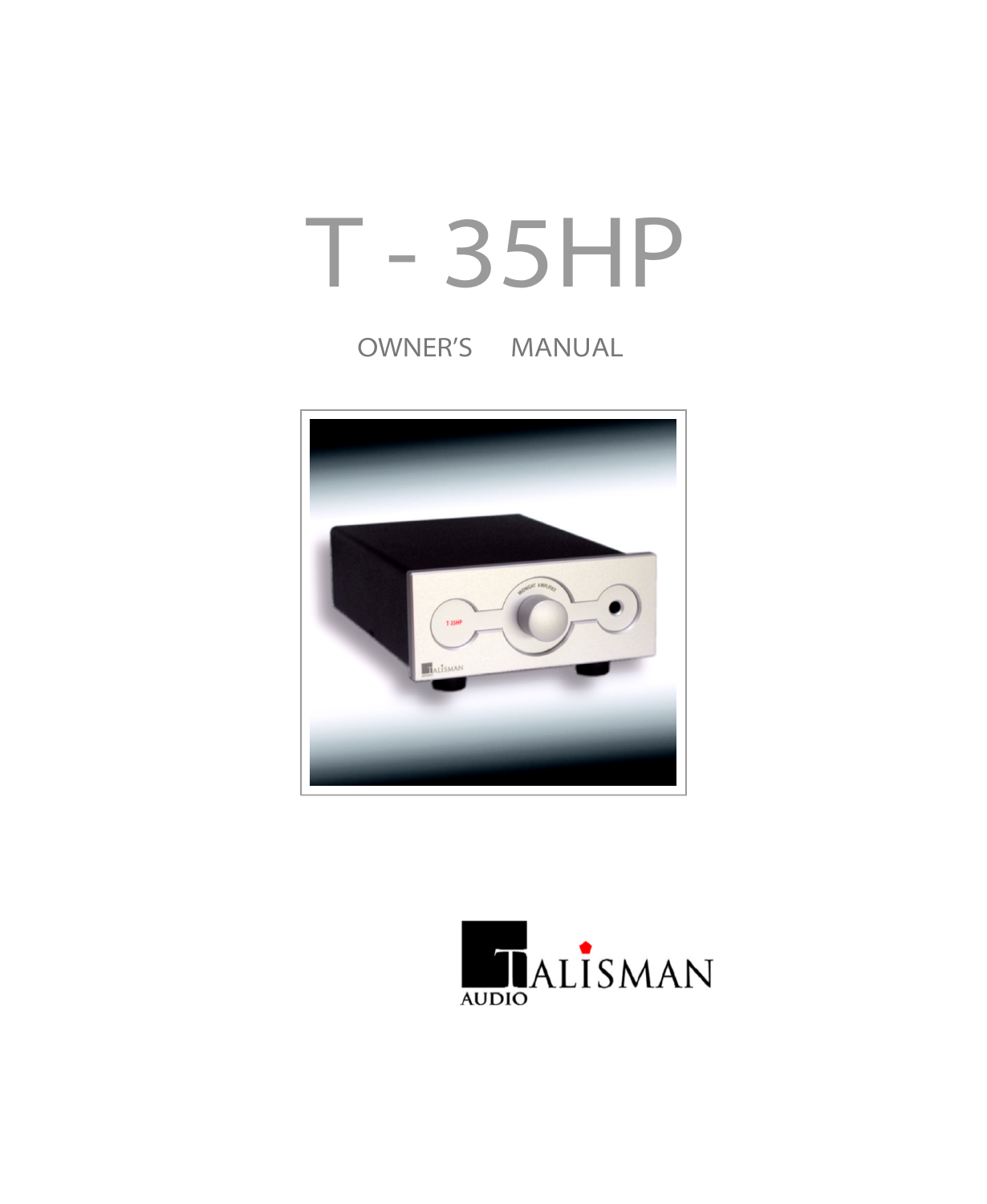### T-35HP

## CONGRATULATIONS

The Talisman Audio team congratulates you for your acquisition of the high-end T-35HP headphone stereophonic amplifier.

Our team designed and manufactured this product with utmost professionalism and care. We trust that the highest standards of technology and quality which we build into all our products will serve you well, and make you enjoy your new amplifier for many years to come.



## SAFETY PRECAUTIONS

To reduce the risk of electrical shock, do not expose to rain, water, splattering, or humidity ! Do not open housing. Risk of electrical shock ! You must use the electrical cord supplied, connect it to a grounded mains outlet ! Make sure that the operating voltage of the unit is the same as the voltage provided by your local electrical grid (local mains) ! Do not short the headset output  $\bigcirc$  !

 $\epsilon$ 

The « CE » indication at the back of the T-3H indicates that the unit was developped and manufactured in conformity with the Electromagnetic compatibility and Low Voltage directives of the European Union.

SAFETY : HD 195-S6, EN 60065.

EMC : Emission EN 55013, Immunity EN 55020, conform to CISPR 16-1, CISPR 16-2, IEC 801-2 class B, IEC801-3 class A, IEC 801-4 class B.

## GENERALINSTRUCTIONS

Unpacking

Upon unpacking you should find the following equipment and accessories :

- T-35HP amplifier in its protective bag ;
- power cord ;

- a two-parts foam wedging.

We advise you to keep this packing, in case you had to return the product, to ensure safe travel conditions.

Nota : this leaflet can be found on our site http:\\www.talisman-audio.com

Preparation and placement Select an appropriate spot to place your T-35HP : i.e. near enough from your hi-fi equipment so that all necessary connections may be made unhindered, and also close enough to wherever you may want to sit back and relax to enjoy the T-35HP listening experience.

- make sure that the T-35HP is placed on a hard surface with no vibrations ;

- also make sure that the T-35HP is not confined in a closed space, for the T-35HP will remain in a power-on status full time, and its pure class A status and mode of operation will cause a slight rise in the temperature of its casing ;

- avoid placing the T-35HP too close to other electrical equipment, as it could possibly cause static, background noise, vibrations, or excessive heating.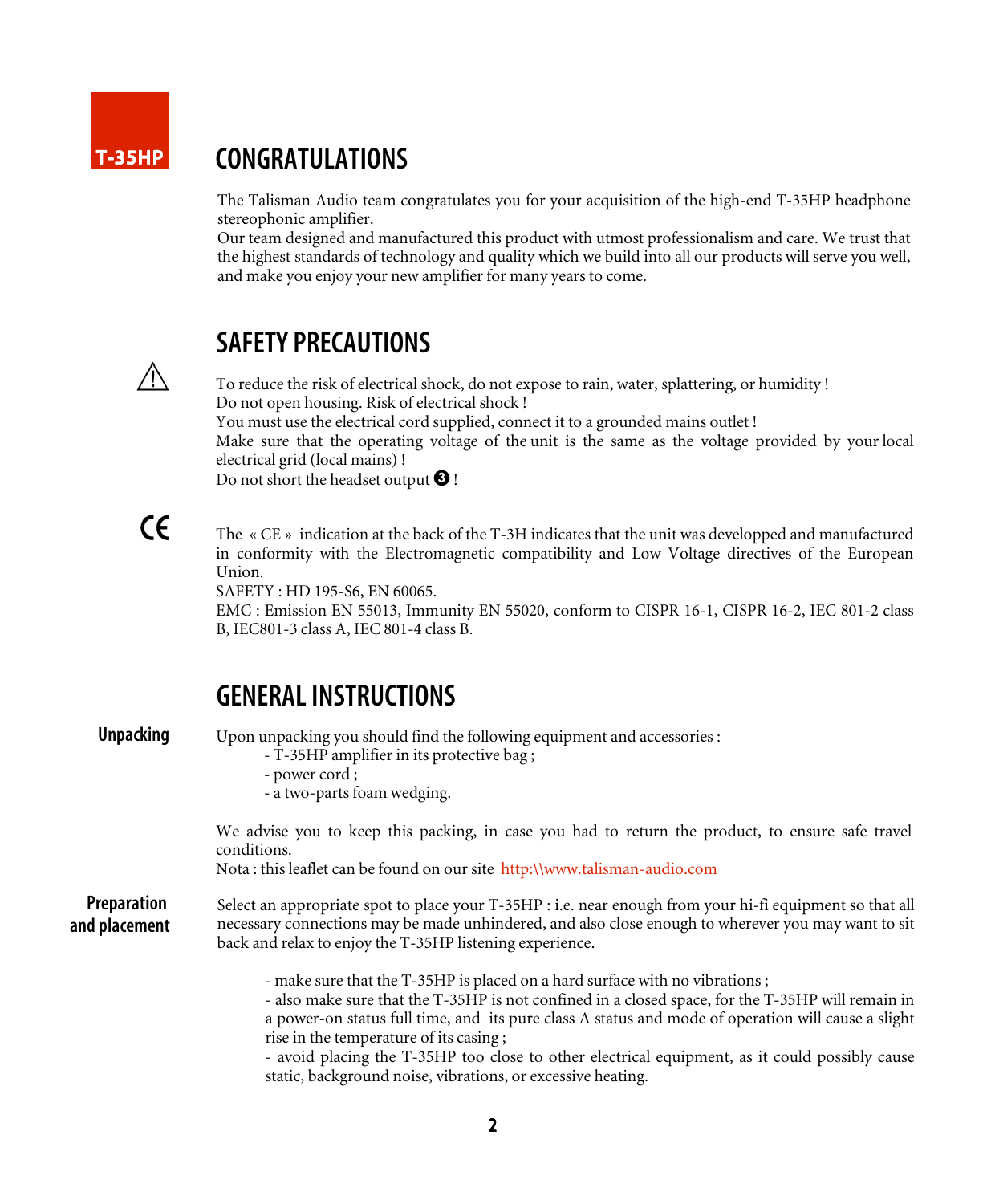

## **OVERVIEW**

Unique features The T-35HP was designed to provide the absolute best in electrodynamic headset listening : as such, it is a full-fledged member of the elite family of Talisman Audio equipments. The T-35HP headset features the following :

- pure A class operation ;
- full dual-mono structure ;
- high quality discrete components ;
- extremely wide bandwidth and very low distorsion level.

Those characteristics derive from Talisman Audio's policy of using only the very best high-end components available : the T-35HP's sound is perfect because it builds on this technological base.

The T-35HP's high-capacity intensity and voltage output enables it to seamlessly hook up into a wide range of electrodynamic headsets, no matter whether they feature high or low input impedance. Quality brand-name headsets are especially appropriate, so that the manifold qualities of fidelity, naturalness and excellent sound dynamics are fully utilised.

Lastly, the easy use and the technical performances of T-35HP were improved by two lines input will be selected, adjustment of gain, monitoring output and a true preamplifier output giving much possibilities to the T-35HP.

| <b>Front Panel</b>                  |   | Power-on light.                    |
|-------------------------------------|---|------------------------------------|
|                                     | ❷ | Volume control knob.               |
|                                     | ❸ | Stereo jack 6,35 mm.               |
| <b>Back Panel</b><br>and below view | Ø | CINCH line inputs IN1 et IN2.      |
|                                     | Ø | CINCH monitoring output MON OUT.   |
|                                     | Ø | CINCH preamplifier output PRE OUT. |
|                                     | Ø | Power supply (mains) at base.      |
|                                     | ❸ | Input selector IN1 ou IN2.         |
|                                     |   | Gain selector.                     |

**00** Individual serial number.

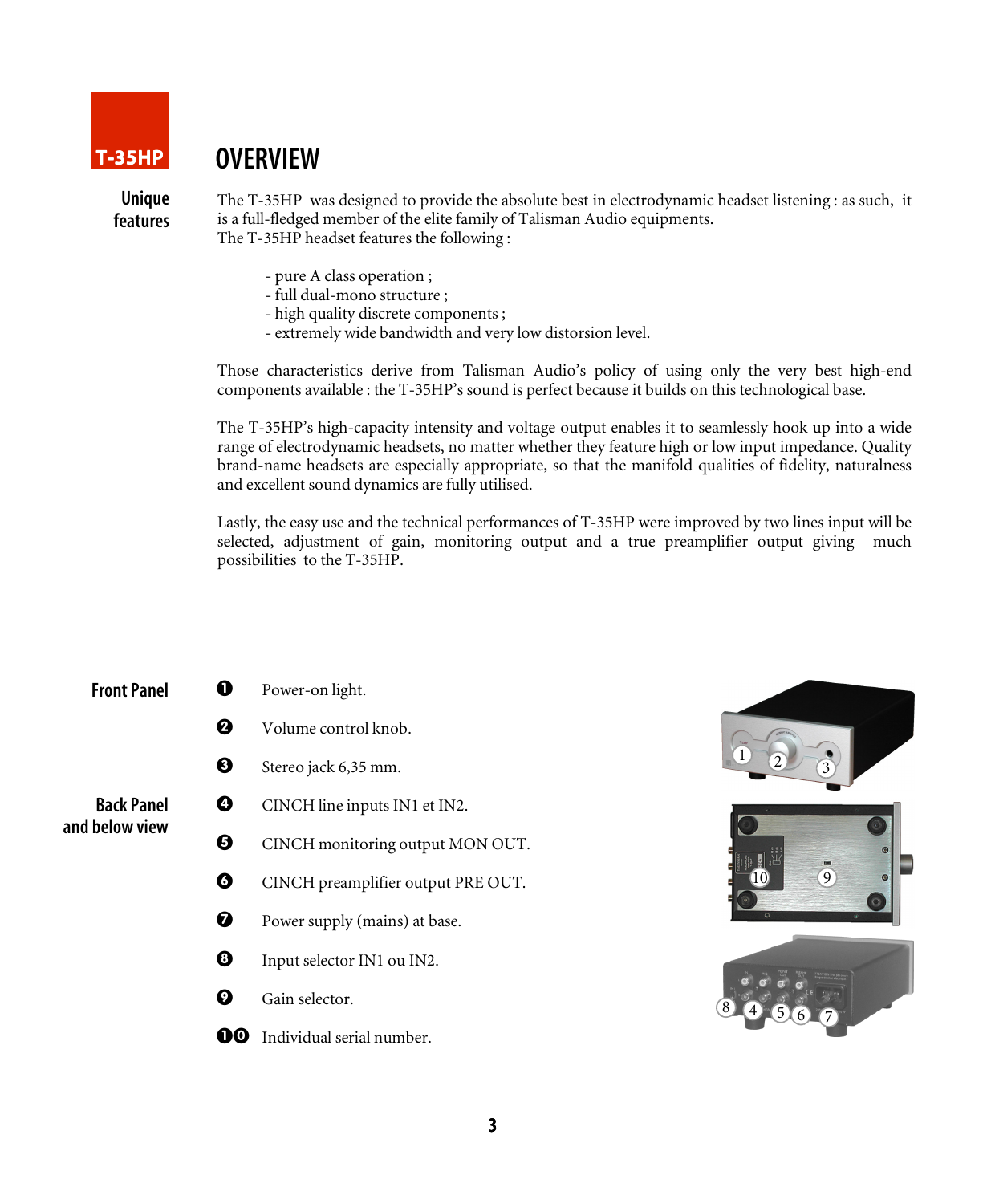

## T-35HP INSTALLATION

First Power-Up Plug into the mains your T-35HP for the first time without connecting it to your hi-fi equipment or to a headset.

The display T-35HP  $\bullet$  on the front panel must light up. Then unplug the unit from the mains and proceed with the installation as described here below.

Whenever effecting such connections, it is recommended to first switch off all of the units making up your hi-fi equipment (your audio/video chain) and to abstain from wearing your headset yet.

Connecting to a sound feed line The desired source must be connected to the T-35HP's input (CINCH input jacks  $\bigcirc$ ) with high quality modulation cable, the right-hand channel corresponding to the red jack and the left-hand channel to the white jack.

You have two possibilities to connect your T-35HP :

#### - the direct connection :

Connect one or two sources to the lines inputs IN  $\bullet$  and eventually the output MON OUT  $\Theta$  to input of your amplifier or preamplifier. It's a good connection to listen one or two sources with headphone ;

#### - the monitoring connection :

Connect the input  $\bullet$  of your T-35HP with the monitoring output (or to the recording output) of your amplifier or pre-amp. You may also connect the output of your T-35HP to the input of a recorder or a processor used in a monitoring loop.

This type of connection is appropriate if you wish to feed several separate sound sources into your headset (such as CD, DVD, tuner, phono, tape ...), or if you have a complete audio/video system.



In any event, the insertion of a T-35HP into your hi-fi system shall not degrade in any way the quality of your hi-fi sound connections, provided your T-35HP remains powered on !

Connecting in preamplifier mode The sound sources to listen must be connected to the inputs of T-35HP (CINCH line input IN  $\bigcirc$ ), by cables of modulation of high quality, the right way on the red CINH (mark R), and the left way on the white CINCH (mark L).

With the preamplifier output (CINCH output PRE OUT ), you can transform T-35HP into true preamplifier line, with monitoring output (CINCH output MON  $OUT③$  ! For that, to connect the preamplifier output  $\bullet$  to the amplifier line input, or of any other apparatus accepting



#### this type of use. Warning : avoid power on or power off the T-35HP whereas the amplifier is powered on.

Connecting the headphone Plug your headset, fitted with a 6,35 mm stereo jack to the base headset output  $\bigcirc$  on the T-35HP's front panel. Avoid handling or fiddling with this plug whenever wearing the headset. Upon plugging in the headset make sure volume is set at its lowest value.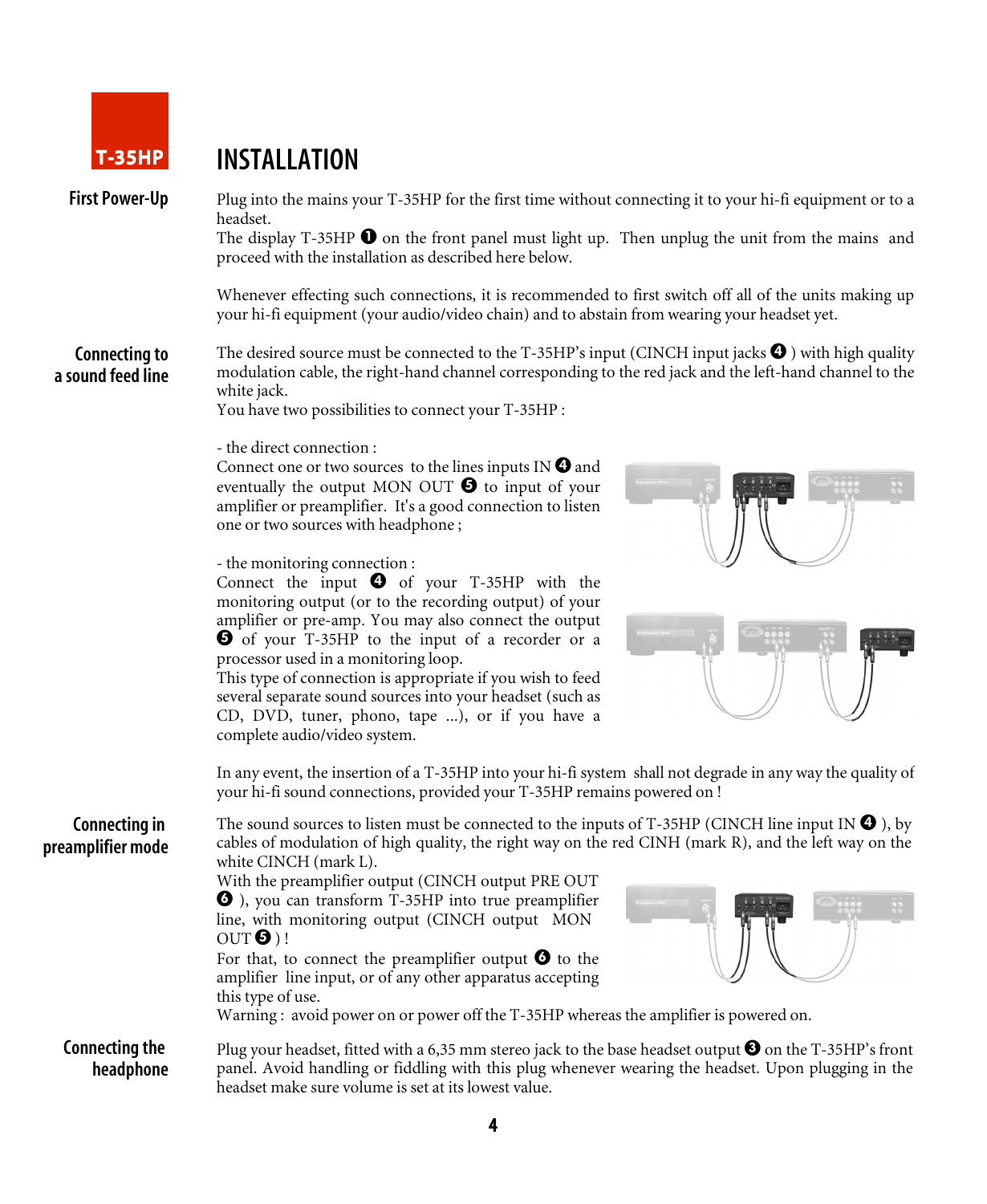

# T-35HP USE & MAINTENANCE

| Power On<br>and Off      | The T-35HP does not feature an off/on switch, because it was designed to remain permanently on so as<br>to ensure optimal electrical and thermal operating conditions.<br>Upon first power-on, or whenever your T-35HP has been disconnected from the mains for a long time,<br>it is recommended that you wait for about one hour before use.<br>Should you not use your T-35HP for a long period of time, simply unplug its power cord. It is<br>recommended that when you do so you switch off your entire hi-fi system and disconnect your headset.<br>Warning : whenever the T-35HP is in power-off mode (i.e. disconnected from the power supply) no<br>equipment should be connected to the inputs/outputs $\boldsymbol{\Theta}$ and $\boldsymbol{\Theta}$ . |
|--------------------------|---------------------------------------------------------------------------------------------------------------------------------------------------------------------------------------------------------------------------------------------------------------------------------------------------------------------------------------------------------------------------------------------------------------------------------------------------------------------------------------------------------------------------------------------------------------------------------------------------------------------------------------------------------------------------------------------------------------------------------------------------------------------|
| <b>Gain selector</b>     | To adapt as well as possible to the sensitivity of your headphone, as with that of your amplifier within<br>the framework of a use in preamplifier, T-35HP is equipped with a gain selector $\bullet$ .<br>Optimal gain selection:<br>- high sensibility headphone, impedance lower to 100 ohms : gain 6 dB;<br>- medium sensibility, impedance between 100 and 200 ohms : gain 12 dB;<br>- low sensibility headphone, impedance higher to 200 ohms : gain 18 dB.                                                                                                                                                                                                                                                                                                   |
| <b>Source selector</b>   | You can select the input IN1 or IN2 with the input selector <sup>1</sup> . The selected input is directely connected<br>to the output MON OUT $\Theta$ and preamplifing on the output PRE OUT $\Theta$ .                                                                                                                                                                                                                                                                                                                                                                                                                                                                                                                                                            |
| <b>Volume control</b>    | Warning : too high a sound volume used over long periods of time may significantly damage your<br>hearing. Please be reasonable!<br>Volume is set by means of knob $\bigcirc$ which controls a high quality ALPS stereo potentiometer.<br>Upon first starting, adjust volume to its lowest level, i.e. the volume knob turned all the way to the left.                                                                                                                                                                                                                                                                                                                                                                                                              |
| Routine<br>maintenance   | Warning : never ever conduct any care & maintenance-related tasks with the power on !<br>The T-35HP was designed to operate for years without any maintenance nor adjustment.<br>If dust gathers on the unit simply wipe it off with a dry cloth. In case the unit was dirtied or soiled do<br>NOT use any detergent or solvent. Do not either use common household cleaning papers whose textures<br>are abrasive. Use instead a soft wet cloth and if need be soap. Then carefully wipe the unit clean.                                                                                                                                                                                                                                                           |
|                          | <b>TROUBLESHOOTING</b>                                                                                                                                                                                                                                                                                                                                                                                                                                                                                                                                                                                                                                                                                                                                              |
| <b>Front panel light</b> | Upon Power-on, the front panel light $\bigcirc$ does not come "on":<br>- check that the power cord is correctly plugged into the base $\bullet$ and connected to the mains;<br>- check that the mains outlet is live.                                                                                                                                                                                                                                                                                                                                                                                                                                                                                                                                               |
| Sound                    | Light $\bigcirc$ comes "on" normally but the headset has no sound :<br>- check that the sound feed line is live (music is being fed) and that volume control $\bigcirc$ is not<br>turned all the way down ( $\frac{1}{4}$ to $\frac{1}{2}$ knob revolution is enough);<br>- check that all the sources and the headset connections have been carried out as per instructions<br>and that all components of your audio system are operating normally.<br>Bad sound quality (e.g. too loud, too weak, background noise, distortion, rumble ) :<br>- check that you have properly observed all installation and operation procedures of this manual;<br>- check specifications compatibility of your system with the T-35HP.                                           |
| After-sale service       | There still is a problem with unit operation. Contact the seller of your unit or use the warranty as set out<br>in the 'warranty' chapter of this manual.                                                                                                                                                                                                                                                                                                                                                                                                                                                                                                                                                                                                           |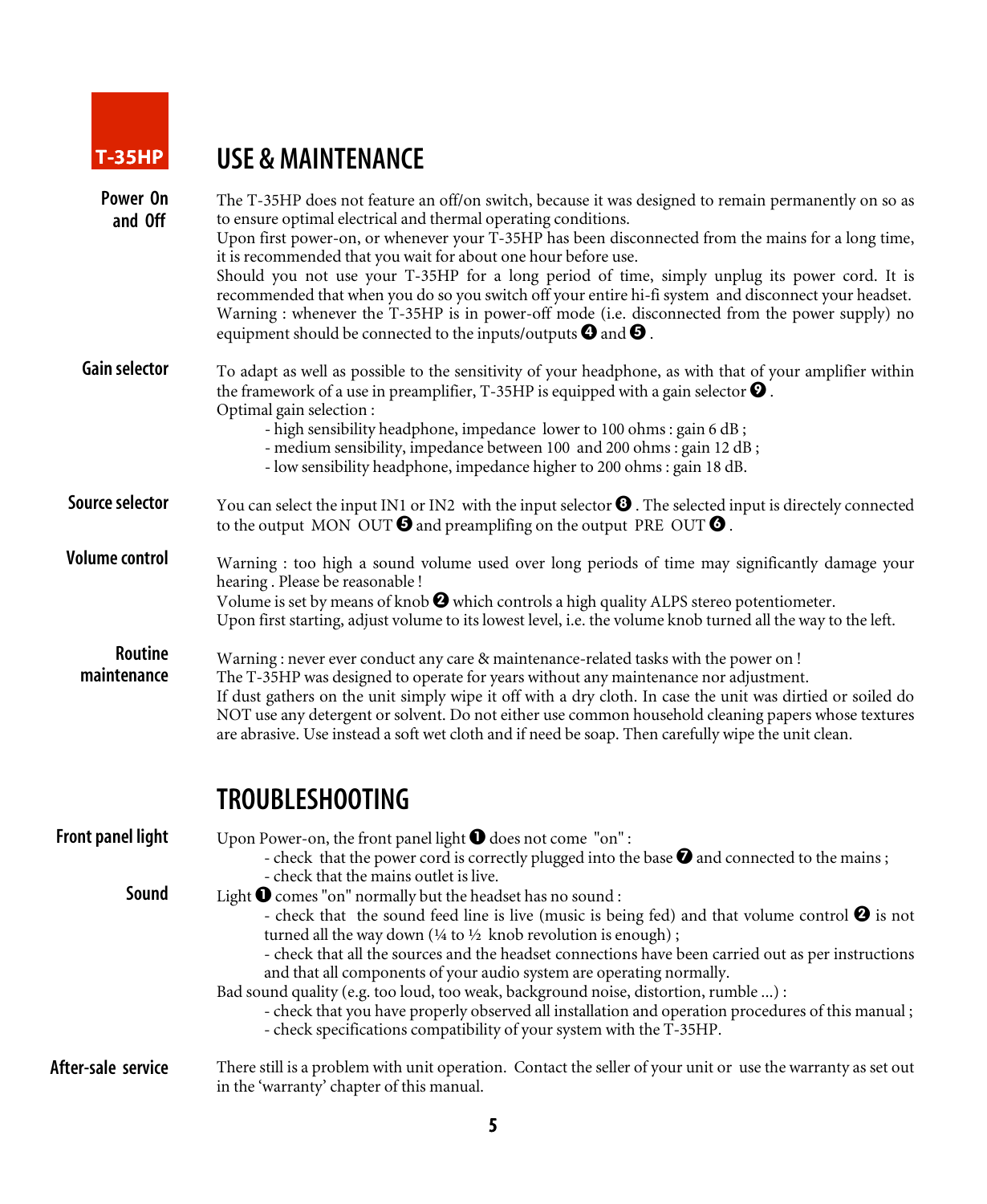

# T-35HP TECHNICALSPECIFICATIONS

| Inputs                    | 2 CINCH stereo inputs.                                                                                                               |  |  |  |
|---------------------------|--------------------------------------------------------------------------------------------------------------------------------------|--|--|--|
| Outputs                   | 1 CINCH direct stereo output.<br>1 CINCH pre-amplified stereo output.<br>1 amplified output 6,35 mm jack for electrodynamic headset. |  |  |  |
| Output level              | Over 7 Vrms on 30 to 600 ohms headset.                                                                                               |  |  |  |
| Preamplifier output level | Over 7 Vrms, output impedance 100 ohms.                                                                                              |  |  |  |
| Output power              | Over 150 mW on 30 to 600 ohms headset in A Class.                                                                                    |  |  |  |
| Input sensitivity         | Gain 6 dB: 3,5 Vrms / 47 kohms.<br>Gain 12 dB: 1,7 Vrms / 47 kohms.<br>Gain 18 dB: 0,85 Vrms / 47 kohms.                             |  |  |  |
| Output impedance          | Less than 0,1 ohm @ 1 kHz.                                                                                                           |  |  |  |
| Harmonic distortion       | Less than 0,02 % on 300 ohms charge, output 1 Vrms, audio band.                                                                      |  |  |  |
| Signal-to-Noise ratio     | Over 90 dBA unweighted.                                                                                                              |  |  |  |
| Bandwith                  | 10 Hz to 1 MHz @ -3 dB, 300 ohms 1 Vrms.                                                                                             |  |  |  |
| Rise time                 | Less than $0.5 \mu s 10 \text{ kHz}, +/- 1 \text{ V}$ on 300 ohms charge.                                                            |  |  |  |
| Mains connection          | Mains on base CEI with internal fuse.                                                                                                |  |  |  |
| Volume adjustment         | Level from 0 to $-80$ dB, max deviation 2 dB between L & R channels.                                                                 |  |  |  |
| Specific functions        | Two sources inputs selected, direct ouput, preamplifier output, three gain<br>possibilities.                                         |  |  |  |
| Operating modes           | Permanently powered.                                                                                                                 |  |  |  |
| Main                      | 230 V or 115 V or 100 V +/- 10 %.<br>Nominal power in stdby $<$ 5 W.                                                                 |  |  |  |
| Weight                    | 1,4 kg.<br>130                                                                                                                       |  |  |  |
| Dimensions                | $136 * 68 * 208$ mm.<br>89<br>8                                                                                                      |  |  |  |



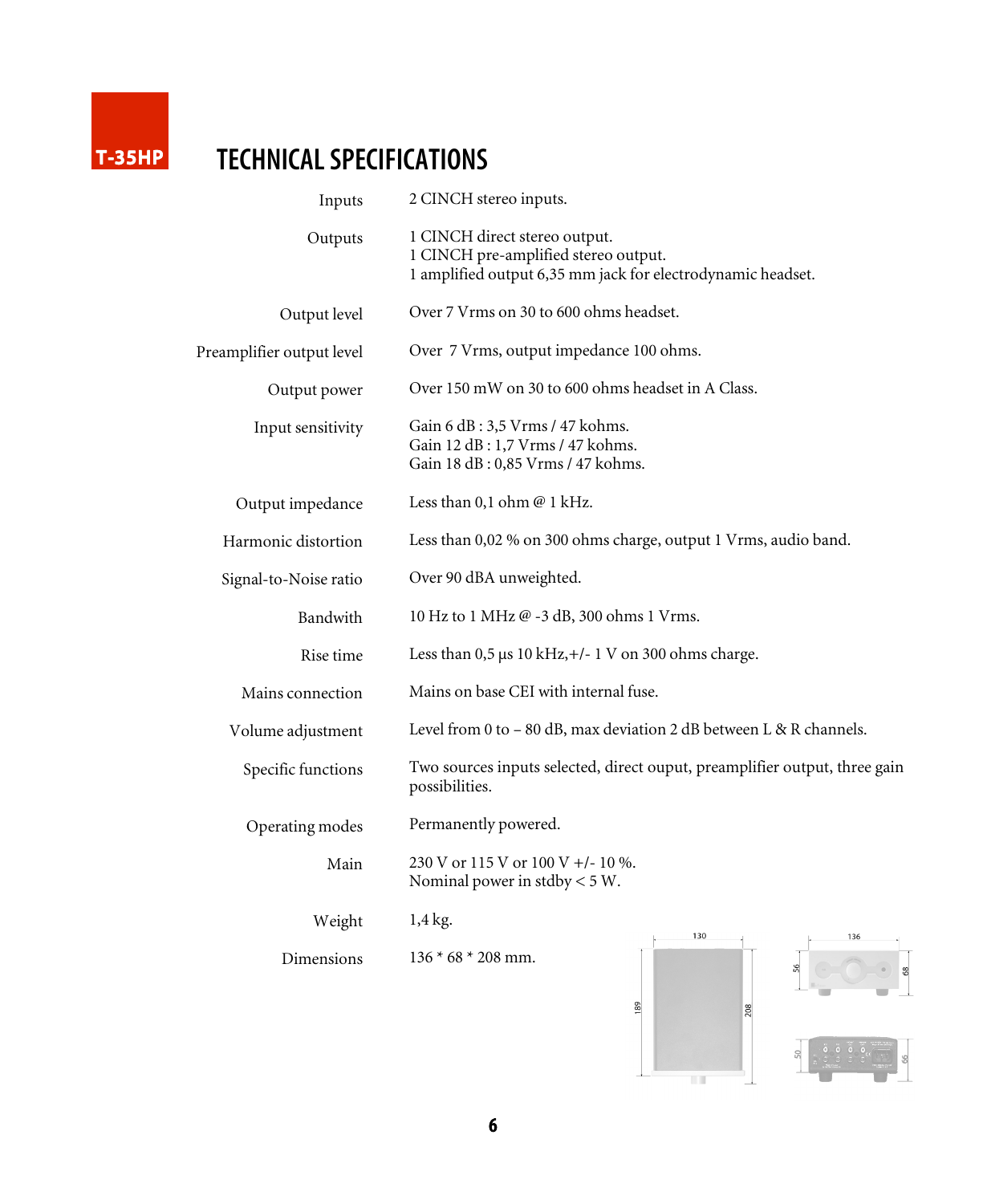

## T-35HP WARRANTY

General conditions Talisman Audio guaranties this equipment when used according to its technical specifications, against any manufacturing defects or component flaws.

This warranty applies to both materials and labor.

In case of defect Talisman Audio will, for TWO years from the purchase date, repair the unit free of charge to the owner. Shipping costs to the Talisman Audio premises shall be however borne by the owner of the unit under warranty.

Under no circumstances can this warranty give rise to any kind of damages or liability.

Talisman Audio guaranties the equipment only if :

- it was purchased either on the Talisman Audio web site, or through an official dealer ;
- the defect occurs within the two years period following the purchase ;
- the defect is not caused by an abnormal use of the product, or by an outside factor ;
- the product was not opened and modified by an outside personne.

The claim for warranty should be made in the following way : After-sale

- if the product was bought through an auditorium, please refer to this dealer who will examine your problem, will try to solve it and will give you the correct procedure to contact Talisman Audio, if necessary ; service

> - if the product was bought on the web site, then tell us directly about your problem using our email adress amplify@talisman-audio.com. You will then receive instructions for the return of your product.

## MANUFACTURING

Talisman Audio products are manufactured by the Get Electronique Company, a French corporation incorporated under the register number RCS Castres 447 794 363.

All design and production procedures are carried out according to strict quality standards ISO9000:2000 (certificat n°124 832).

Talisman Audio certifies that all products delivered to its clients are individually tested and controlled, and that they comply with the acceptance criterias defined for each model.